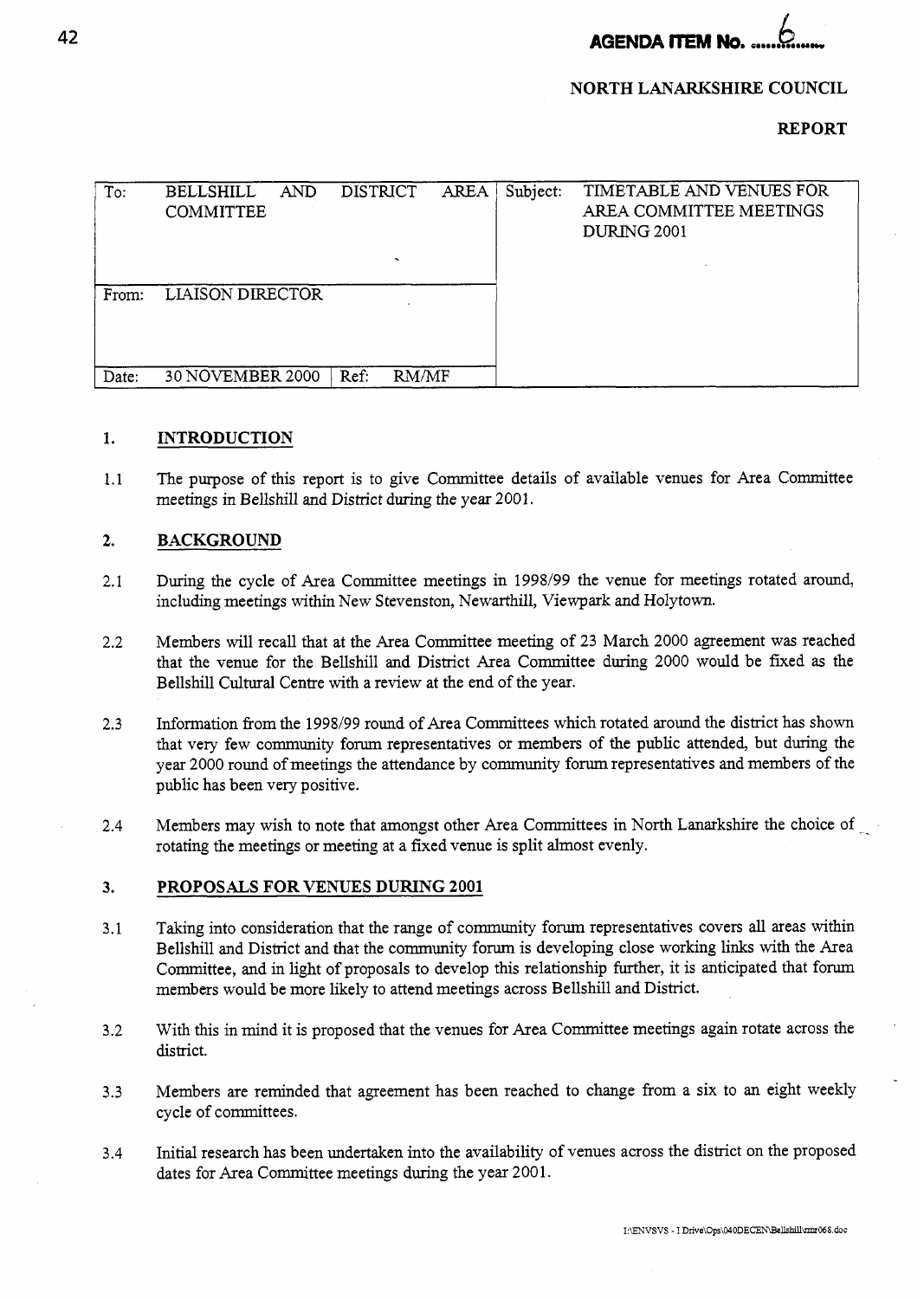- **43**
- *3.5* At this time a number of venues are available and these are attached as Annex 1 for information and consideration.
- 3.6 Attached, as Annex 2 is a proposal for venues for meetings of the Bellshill and District Area Committee during the five dates set for 2001. These venues attempt to cover the whole of the Bellshill and District and should give ease of access to members of the public who wish to attend Area Committee meetings.

### **4. RECOMMENDATIONS**

- 4.1 It is recommended that Committee:
	- (i) consider the content of this report and the relevant attachments;
	- (ii) agree to a schedule of venues from those listed in Annexes 1 and 2;
	- (iii) authorise the Director of Administration to arrange the agreed venues for meetings during  $2001$ ; and
	- (iv) otherwise note the content of this report.

 $\mathcal{V}$  and  $\mathcal{V}$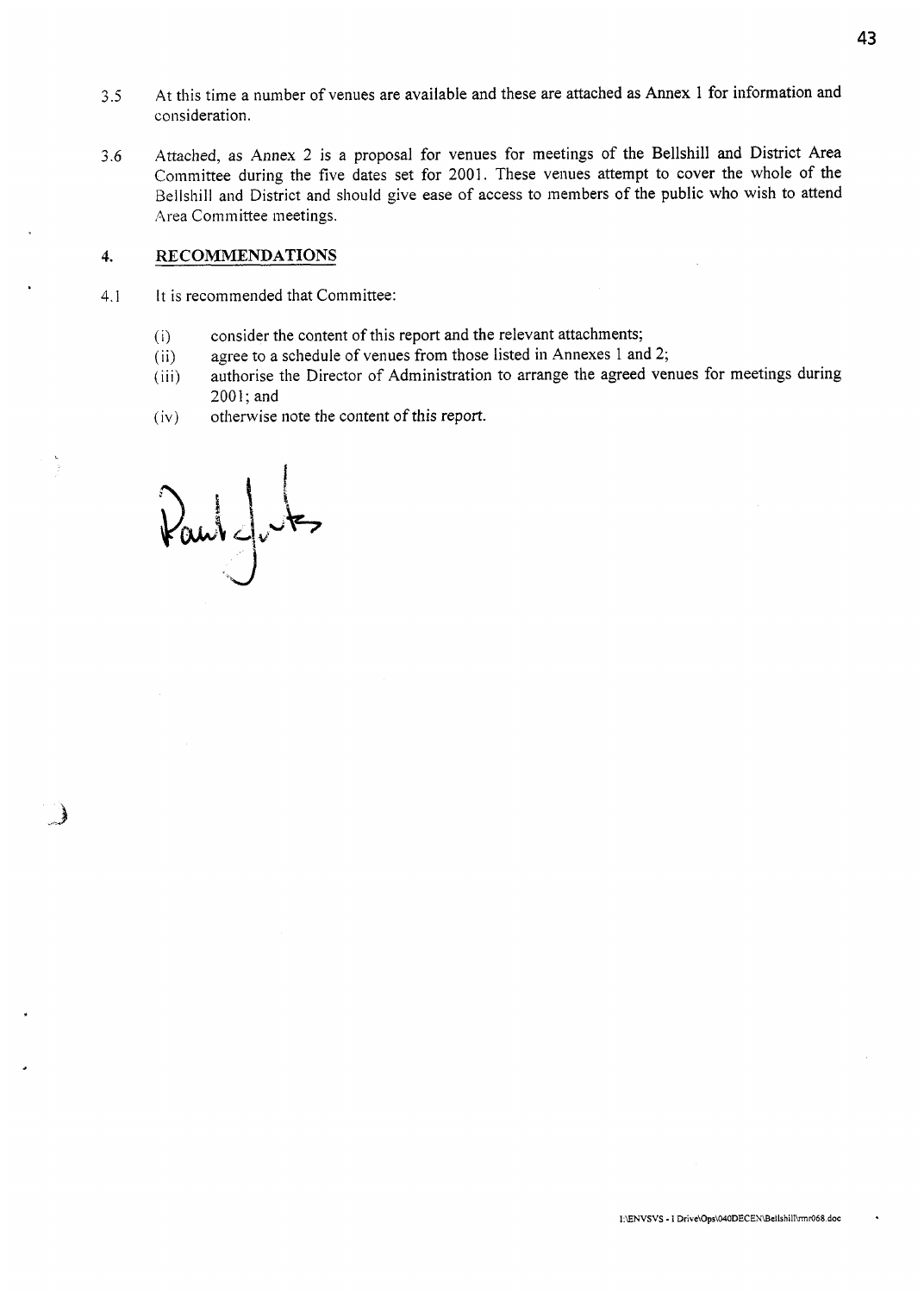## **VENUES FOR BELLSHILL** *AND* **DISTFUCT AREA COMMITTEE**

| St Gabriels Primary       | OK for use on a Thursday night between 6.30pm and 9pm                             |
|---------------------------|-----------------------------------------------------------------------------------|
| Sir Matt Busby Centre     | OK for use on a Thursday night between 6.30pm and 9pm                             |
| Lawmuir Primary           | OK for use on a Thursday night between 6.30pm and 9pm                             |
| Frank Ferguson Centre     | OK for use on a Thursday night between 6.30pm and 9pm                             |
| Holytown Community Centre | OK for use on a Thursday night between 6.30pm and 9pm                             |
| Brannock High School      | OK for use on a Thursday night between 6.30pm and 9pm                             |
|                           | Newarthill Community Centre OK for use on a Thursday night between 6.30pm and 9pm |
| Bellshill Academy         | OK for use on a Thursday night between 6.30pm and 9pm                             |